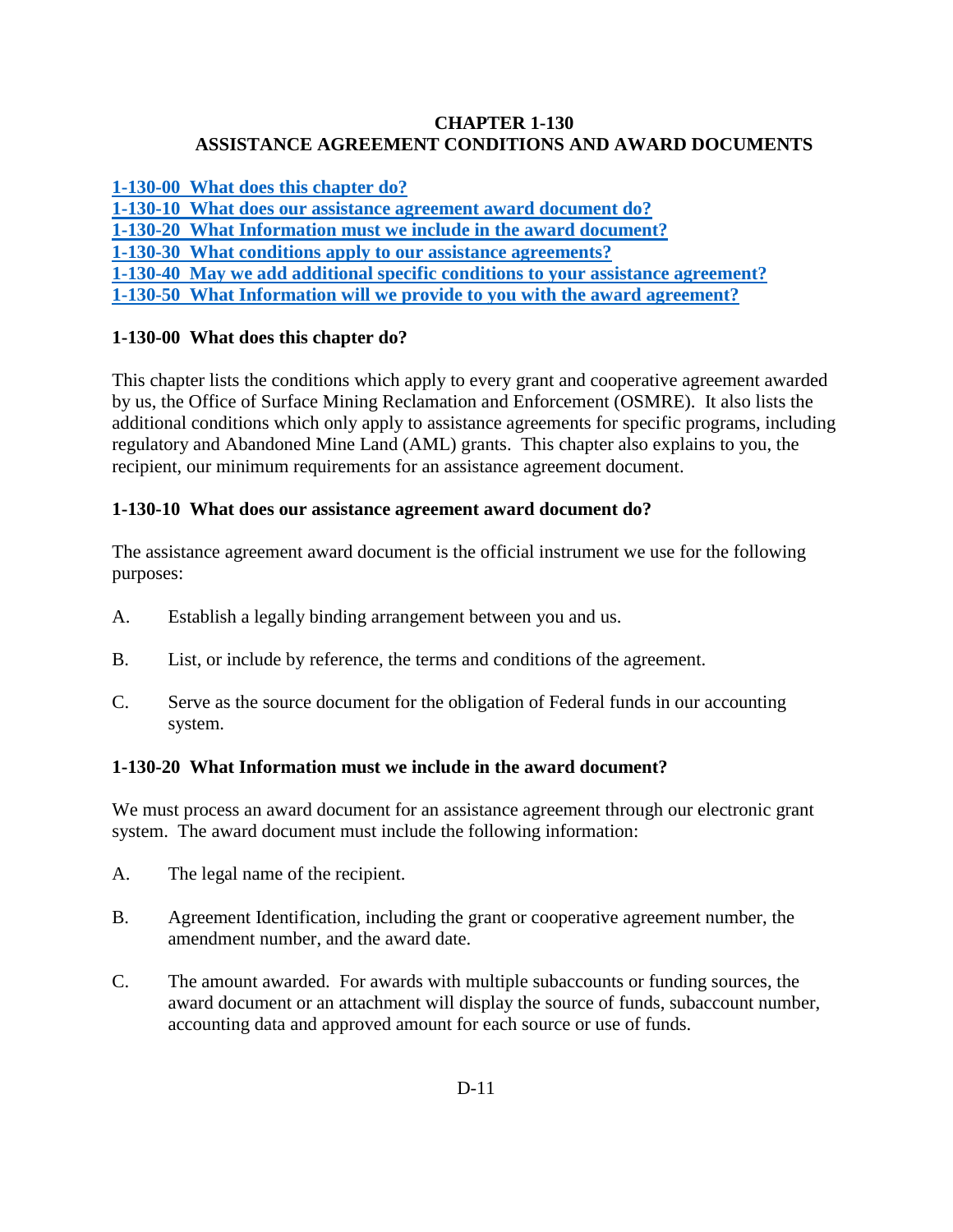- D. The dates of the performance period for the assistance agreement.
- E. The purpose of the assistance agreement.
- F. The award must incorporate the following conditions by reference:
	- 1. The Surface Mining Control and Reclamation Act of 1977 (SMCRA), as amended, P.L. 95-87, and any other authorizing legislation;
	- 2. Your complete application for this assistance agreement, including amendments to the application;
	- 3. The approved state or tribal regulatory or reclamation plan for this program, if applicable;
	- 4. Any OSMRE policy directives which apply to this agreement, including this *Federal Assistance Manual;* and
	- 5. All terms, conditions, or agreement clauses that are required by the Department of the Interior, OSMRE, or program policies.

#### <span id="page-1-0"></span>**1-130-30 What conditions apply to our assistance agreements?**

- A. The following conditions are incorporated into every OSMRE assistance agreement by reference:
	- 1. Assistance funds must only be used to cover allowable costs, which are incurred during the agreement's performance period. Valid obligations incurred before the end of the performance period for cost items specifically identified in the approved application will be considered allowable costs for the performance period to the extent of actual subsequent expenditures. If obligations are included in the claimed costs, adequate records must be maintained to disclose fully the date, and amount of the obligation incurred and the date and amount of subsequent payment. Obligations claimed in one performance period must be excluded from expenditures claimed in prior or subsequent periods.
	- 2. Program income earned under all OSMRE assistance agreements other than Regulatory Administration and Enforcement (A&E) grants must be used to reduce the total cost of the agreement (deductive option). Program income earned under a Regulatory A&E grant must be used to meet the cost sharing/matching requirement of the grant (cost sharing option). Program income earned under a Regulatory A&E grant in excess of the cost sharing requirement may either be added to the funds committed to the grant agreement (addition option), or used for the deductive option.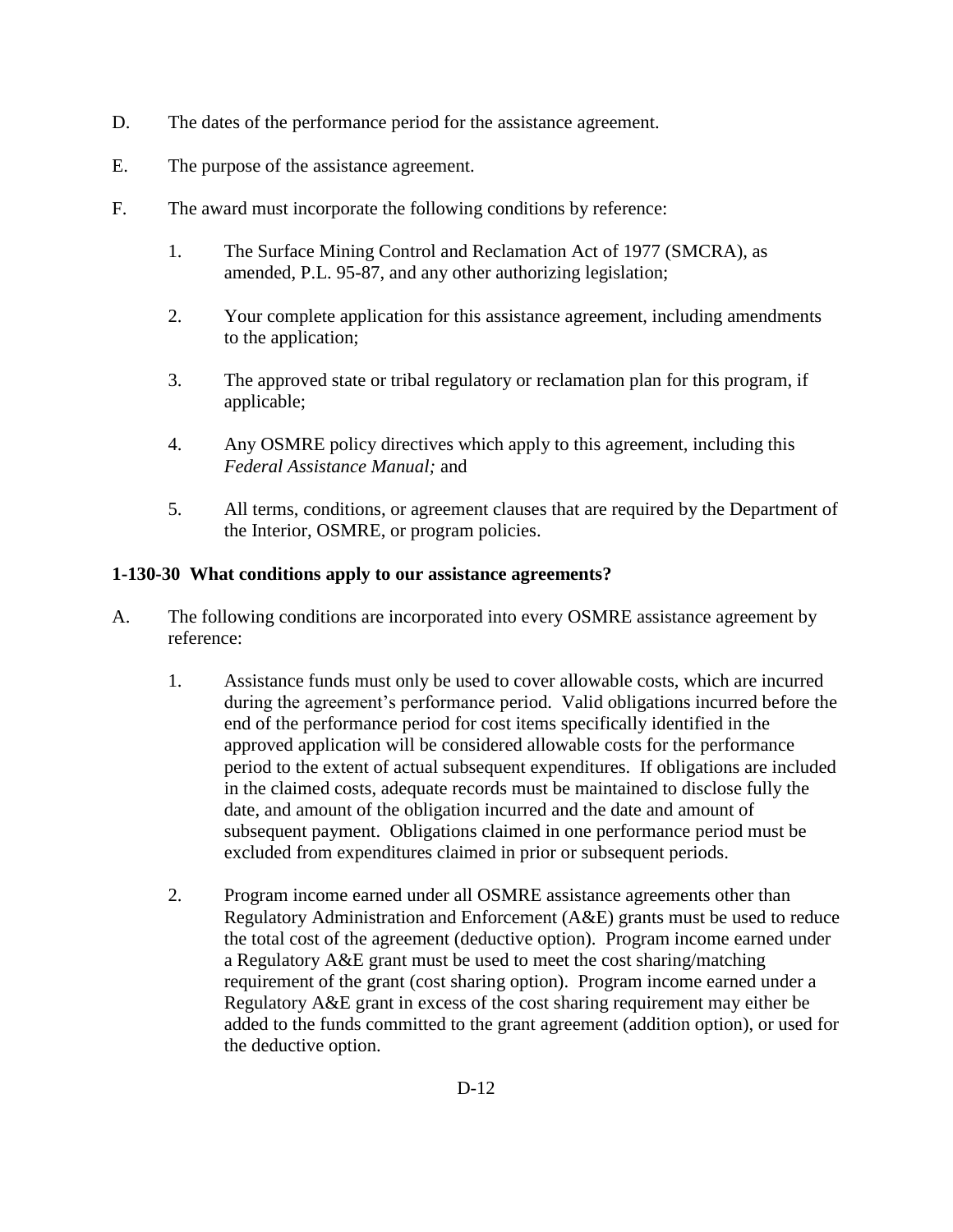- 3. You must obtain prior OSMRE approval to transfer funds to agencies other than those identified in the approved application.
- 4. You must submit financial reports, performance reports, and other reports according to the timing, content, and format as required by OSM. You must report program outlays and program income on a cash basis.
- 5. For non-construction agreements, transfers of funds between total direct cost categories require our prior approval when such transfers exceed 10 percent of the total budget. For agreements that fund both construction, and non-construction activities, budget transfers between nonconstruction and construction subaccounts require our prior approval.
- 6. You must transfer to us the appropriate share, based on the Federal support percentage, of any refund, rebate, credit, or other amounts arising from the performance of this agreement, along with accrued interest, if any. You must take necessary action to collect promptly all monies due, and to cooperate with us in any claim or suit in connection with amounts due.
- 7. You must comply with the requirements, as applicable, of the Uniform Administrative Requirements, Cost Principles, and Audit Requirements for Federal Awards at [2 CFR Part 200,](http://www.ecfr.gov/cgi-bin/text-idx?SID=bea870f78a11c3ebfd5d2ab4177f8679&node=pt2.1.200&rgn=div5http://www.ecfr.gov/cgi-bin/text-idx?SID=bea870f78a11c3ebfd5d2ab4177f8679&node=pt2.1.200&rgn=div5) regarding administrative procedures; the Cash Management Improvement Act and [31 CFR Part 205](http://www.ecfr.gov/cgi-bin/text-idx?SID=bea870f78a11c3ebfd5d2ab4177f8679&node=pt31.2.205&rgn=div5) on financial procedures.
- 8. No employee of the state, Indian tribal government or Federal government performing any function or duty under the regulatory or reclamation program plan may have a direct or indirect financial interest in any coal mining operation. You must comply with all requirements and regulations established by OSMRE to carry out this requirement, including [30 CFR Part 705,](http://www.ecfr.gov/cgi-bin/text-idx?SID=bea870f78a11c3ebfd5d2ab4177f8679&node=pt30.3.705&rgn=div5) and those requirements that it has adopted in its regulatory program or reclamation plan.
- 9. Prior to the start of any construction activity, you must ensure that all applicable Federal, state and local permits, and clearances are obtained.
- 10. You must not use any part of the appropriated funds for any activity or the publication or distribution of literature that in any way tends to promote public support, or opposition to any legislative proposal on which Congressional action is not complete.
- 11. You must comply with the Federal procurement requirements in [2 CFR Part 200,](http://www.ecfr.gov/cgi-bin/text-idx?SID=bea870f78a11c3ebfd5d2ab4177f8679&node=pt2.1.200&rgn=div5http://www.ecfr.gov/cgi-bin/text-idx?SID=bea870f78a11c3ebfd5d2ab4177f8679&node=pt2.1.200&rgn=div5) and requirements of the Buy American Act at [41 U.S.C. §§ 8301.](http://uscode.house.gov/view.xhtml?path=/prelim@title41/subtitle4/chapter83&edition=prelim)
- 12. You are free to copyright any original work developed in the course of, or under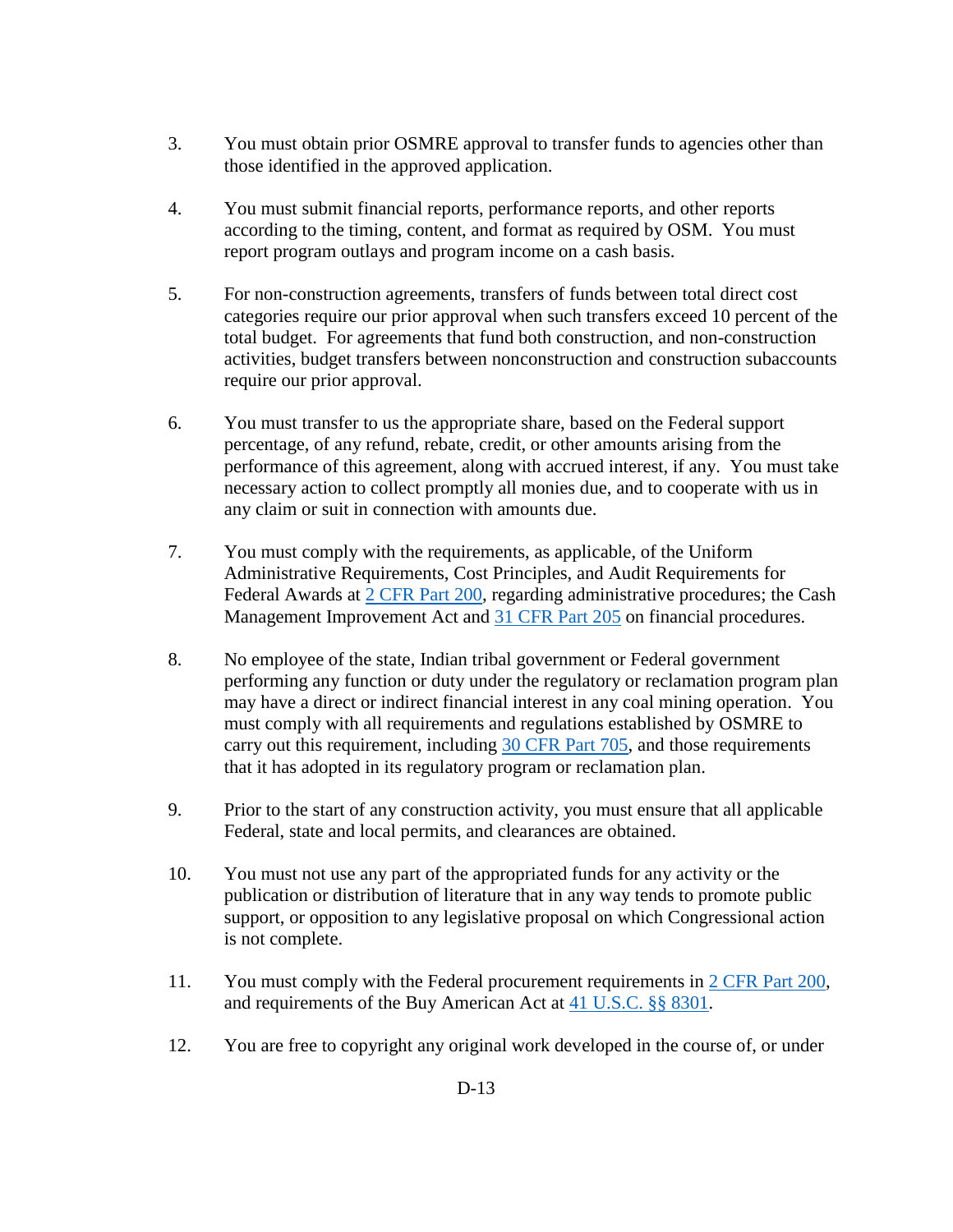the agreement. OSMRE reserves a royalty-free, nonexclusive, and irrevocable right to reproduce, publish, or otherwise use, and to authorize others to use, the work for government purposes. Any publication resulting from work performed under the agreement must include an acknowledgment of OSMRE financial support, and a statement that the publication does not necessarily reflect our views.

- 13. No subsequent assistance agreements or amendments will be approved unless all overdue financial or performance reports have been submitted to the appropriate OSMRE office. Only the Regional Director or his designate can approve exceptions to this policy.
- 14. We reserve the right to transfer equipment acquired with assistance agreements to the Federal government or a third party. [Note: In order to invoke this provision, we also must notify the recipient in writing of the specific item of equipment to be transferred. Equipment must meet the definition in [2 CFR Part 200.](http://www.ecfr.gov/cgi-bin/text-idx?SID=00fc7cf00385e330be4477969b5ae845&node=pt2.1.200&rgn=div5)]
- 15. The agreement takes effect at the time of approval by the Director of OSMRE or his authorized delegate. You accept the agreement including the terms, and conditions by starting work or making its first request for Federal funds approved under the agreement.
- B. The following condition applies to all Regulatory Administration and Enforcement grant agreements:

This grant is for the administration and enforcement of an approved program for the regulation, and control of surface coal mining, and reclamation operations in accordance with 30 CFR 735. Grant funds must not be used for other purposes. As a condition of the grant, you must implement the regulatory program as approved by the Secretary of the Interior, including all findings, and conditions set forth in the Secretary's approval decision, or as may be modified by the Secretary. Grant funds must not be used for implementation of any changes to the regulatory program, which have not been approved by the Secretary of the Interior.

- C. Conditions for AML agreements depend on which AML functions are included in the specific assistance agreement.
	- 1. The following conditions apply to all AML assistance agreements:
		- a. This agreement is for the administration of the recipient's approved reclamation plan, and for carrying out activities in accordance with the plan and Title IV of SMCRA. Funds from this agreement must not be used for any other purposes.